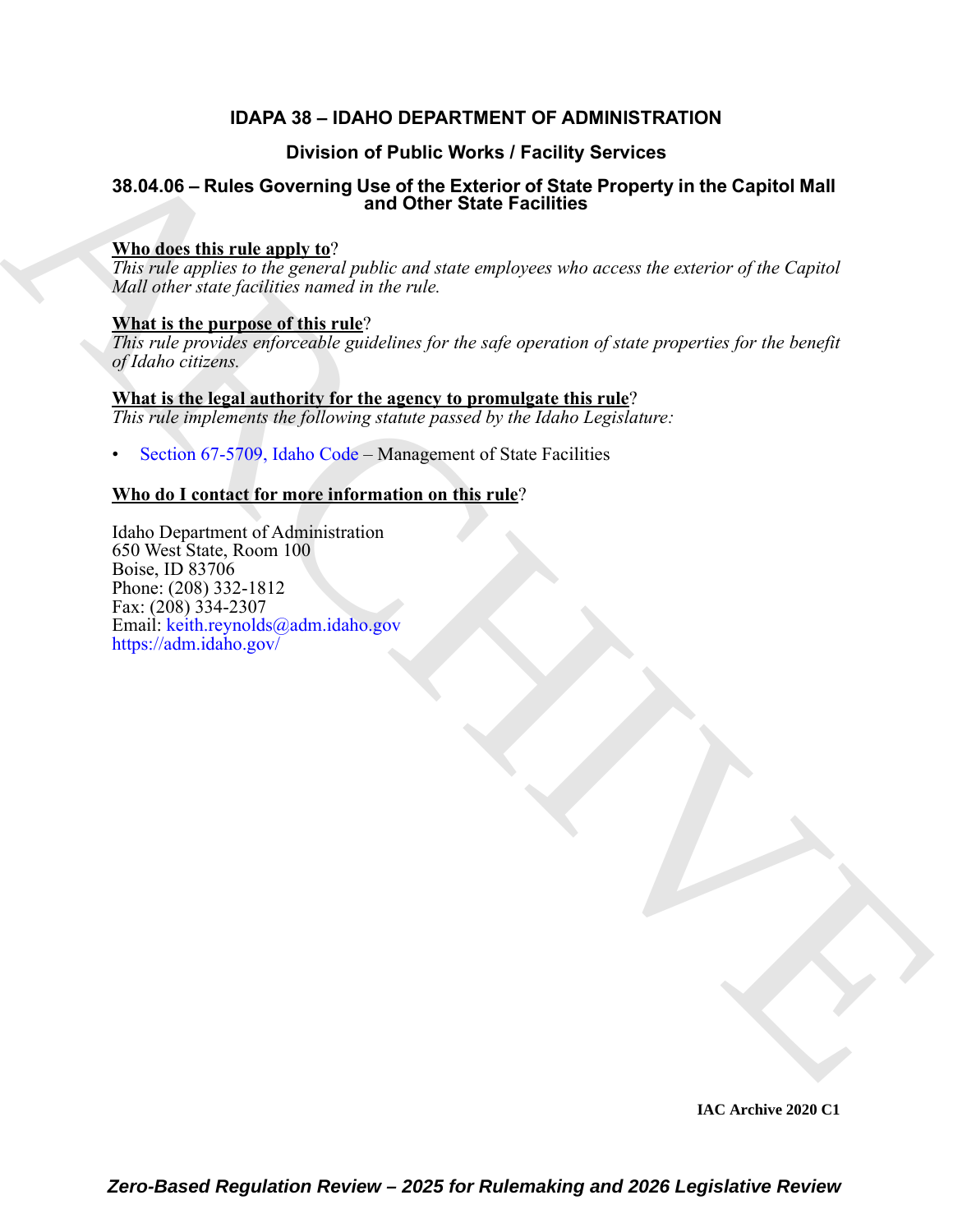# **Table of Contents**

# 38.04.06 - Rules Governing Use of the Exterior of State Property<br>in the Capitol Mall and Other State Facilities

|  | 304. Bicycles, Skates, Skateboards, Scooters,                         |  |
|--|-----------------------------------------------------------------------|--|
|  |                                                                       |  |
|  |                                                                       |  |
|  |                                                                       |  |
|  |                                                                       |  |
|  |                                                                       |  |
|  | 310. Posters, Placards, Banners, Signs, Equipment, Tables, Materials, |  |
|  |                                                                       |  |
|  |                                                                       |  |
|  |                                                                       |  |
|  |                                                                       |  |
|  |                                                                       |  |
|  |                                                                       |  |
|  |                                                                       |  |
|  |                                                                       |  |
|  |                                                                       |  |
|  |                                                                       |  |
|  |                                                                       |  |
|  |                                                                       |  |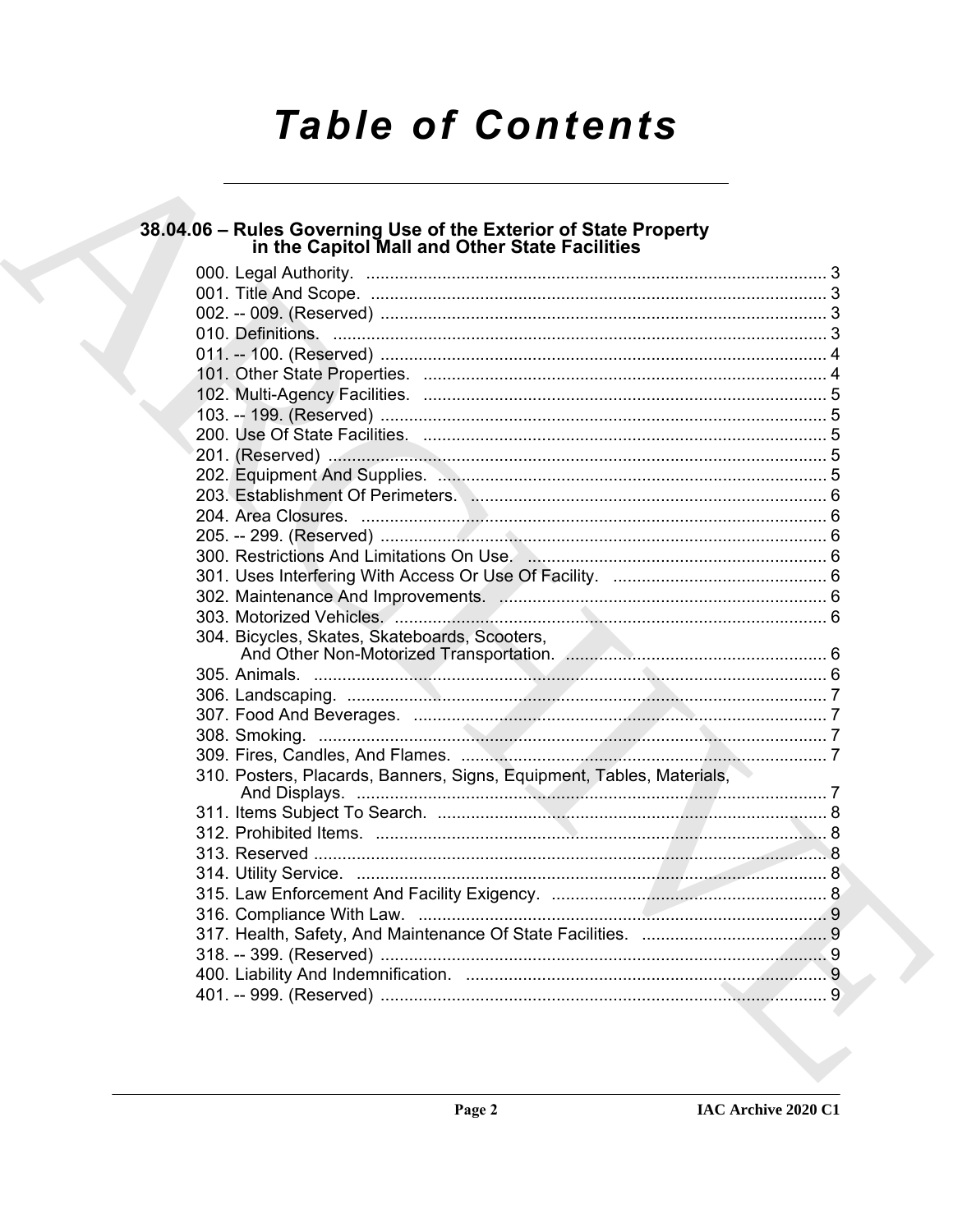### **38.04.06 – RULES GOVERNING USE OF THE EXTERIOR OF STATE PROPERTY IN THE CAPITOL MALL AND OTHER STATE FACILITIES**

### <span id="page-2-17"></span><span id="page-2-1"></span><span id="page-2-0"></span>**000. LEGAL AUTHORITY.**

Section 67-5709, Idaho Code, gives the Director of the Department of Administration authority to promulgate rules governing the state properties in the Capitol Mall and other state facilities. (3-27-13)

### <span id="page-2-18"></span><span id="page-2-2"></span>**001. TITLE AND SCOPE.**

**01.** Title. These rules are titled IDAPA 38.04.06, "Rules Governing Use of the Exterior of State in the Capitol Mall and Other State Facilities." (3-27-13) Property in the Capitol Mall and Other State Facilities."

66. In CRAIN ARTIFICANT Constructed in the Department of Administration and not are provided to the system of the constraints and the properties the system of the Constraints and the system of the Constraints and the syst **02. Scope**. These rules contain the provisions for use of the exterior of the Capitol Mall Office Properties, the Capitol Annex, the Parking Facilities, the Other State Properties, and the Multi-agency Facilities. Rules governing the interior of the Capitol Office Mall Properties, the Other State Properties, and the Multi-agency Facilities are codified under IDAPA 38.04.07, "Rules Governing Use of the Interior of State Property in the Capitol Mall and Other State Facilities." Rules governing the use of the exterior of the Capitol are codified under IDAPA 38.04.08, "Rules Governing Use of Idaho State Capitol Exterior." Rules governing parking are codified under IDAPA 38.04.04, "Capitol Mall Parking Rules." (3-27-13)

### <span id="page-2-3"></span>**002. -- 009. (RESERVED)**

### <span id="page-2-4"></span>**010. DEFINITIONS.**

<span id="page-2-8"></span><span id="page-2-7"></span><span id="page-2-6"></span><span id="page-2-5"></span>

| 01. |  | Camping. Any activity prohibited under Section 67-1613, Idaho Code. | $(3-27-13)$ |
|-----|--|---------------------------------------------------------------------|-------------|
|     |  |                                                                     |             |

**02. Capitol Annex**. The grounds, exterior of buildings, exterior of improvements, and real property located at 514 West Jefferson Street, Boise, Idaho and occupying block 65 as shown on the Boise City original townsite plat filed in the Ada County Recorder's office in Book 1 on page 1. (3-27-13)

**03. Capitol Mall Office Properties**. The grounds, exterior of buildings, exterior of improvements, and real property set forth in Section 67-5709(2)(a) and (b), Idaho Code. The Capitol Mall Office Properties do not include the Idaho State Capitol or its grounds or the Capitol Mall Annex. (3-27-13)

**04. Commemorative Installation**. Any statue, monument, sculpture, memorial or landscape feature designed to recognize a person, group, event or element of history. (3-27-13)

<span id="page-2-10"></span><span id="page-2-9"></span>**05. Department**. The Department of Administration. (3-27-13)

<span id="page-2-13"></span><span id="page-2-12"></span><span id="page-2-11"></span>**06. Director**. The Director of the Department of Administration or his designee. (3-27-13)

**07. Multi-Agency Facilities**. The grounds, exterior of buildings, exterior of improvements, and real set forth in Section 102 of these rules. (3-27-13) property set forth in Section  $10\overline{2}$  of these rules.

**08. Other State Properties**. The grounds, exterior of buildings, exterior of improvements, and real property set forth in Section 101 of these rules. (3-27-13)

<span id="page-2-14"></span>**09. Parking Facilities**. The facilities, exterior of buildings, exterior of improvements, and real property set forth in Section  $67-5709(2)(b)$ , Idaho Code.

**10. Private Event or Private Exhibit**. Any activity sponsored or initiated by a member of the public that is open only to invited or qualifying individuals or groups. Private Events and Private Exhibits include, but are not limited to, weddings, dinners, award ceremonies, memorials, and seminars. (3-27-13)

<span id="page-2-16"></span><span id="page-2-15"></span>

| <b>Public Use.</b> Use that is not:<br>11. | $(3-18-14)$ |  |
|--------------------------------------------|-------------|--|
|--------------------------------------------|-------------|--|

**a.** A State Event or Exhibit; (3-18-14)

**b.** Use by a public officer, official, employee, contractor, agency, or board or commission for state of Idaho business; or (3-18-14)

**c.** State Maintenance and Improvements. (3-18-14)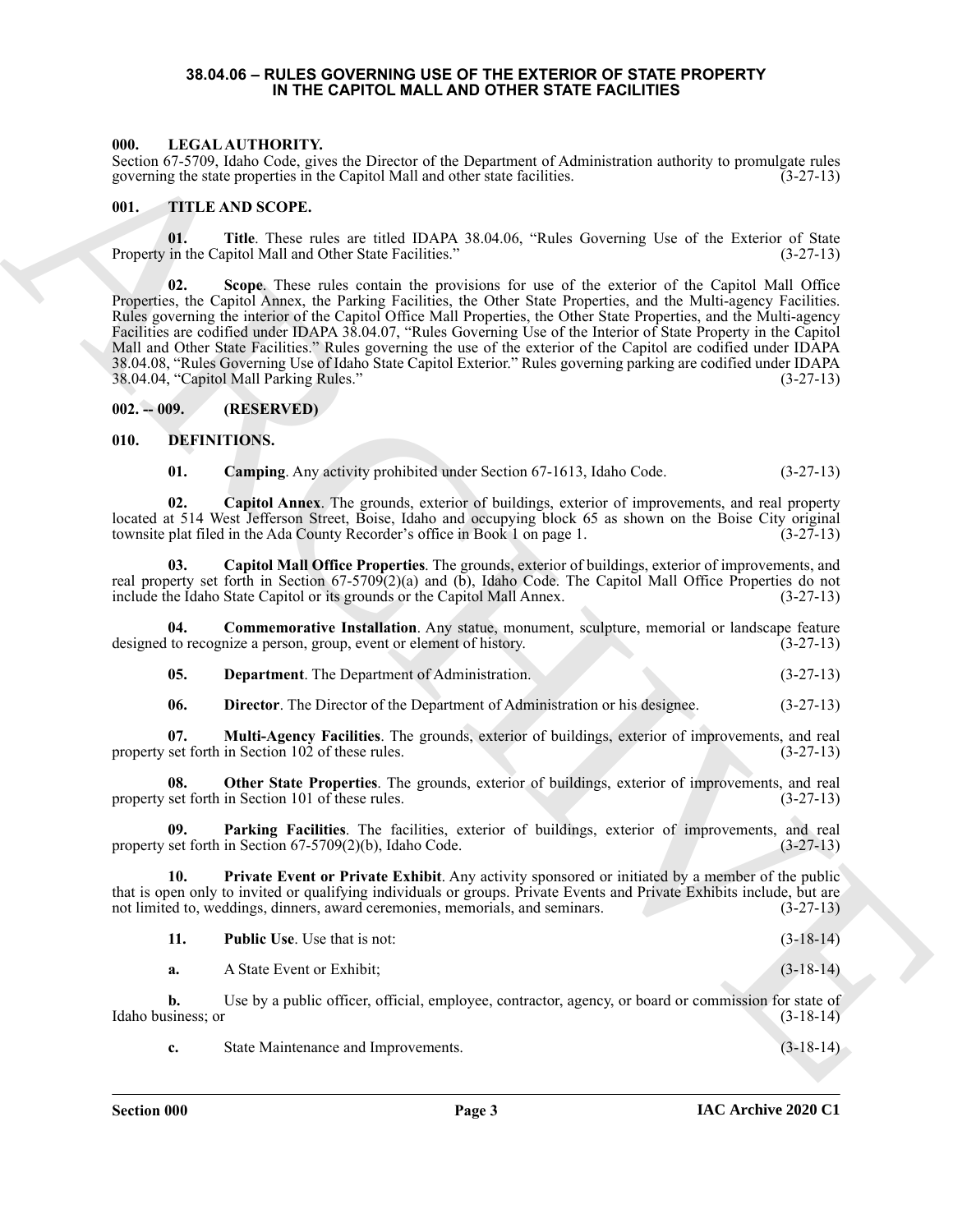### <span id="page-3-5"></span><span id="page-3-0"></span>**011. -- 100. (RESERVED)**

### <span id="page-3-7"></span><span id="page-3-6"></span><span id="page-3-1"></span>**101. OTHER STATE PROPERTIES.**

<span id="page-3-4"></span><span id="page-3-3"></span><span id="page-3-2"></span>

|                                     | <b>Department of Administration</b>                                                                                                                                                                                                                                                                                                                                                                                                                                                                                                                                                                                                                                                                                                                                                                                                                                                           | in Capitol Mall & Other State Facilities |  |  |
|-------------------------------------|-----------------------------------------------------------------------------------------------------------------------------------------------------------------------------------------------------------------------------------------------------------------------------------------------------------------------------------------------------------------------------------------------------------------------------------------------------------------------------------------------------------------------------------------------------------------------------------------------------------------------------------------------------------------------------------------------------------------------------------------------------------------------------------------------------------------------------------------------------------------------------------------------|------------------------------------------|--|--|
| 12.                                 | Security Personnel. A state of Idaho employee or a staff member of a state of Idaho contractor<br>whose job duties include monitoring compliance with and enforcing these rules.                                                                                                                                                                                                                                                                                                                                                                                                                                                                                                                                                                                                                                                                                                              | $(3-27-13)$                              |  |  |
| 13.                                 | State Events and Exhibits. All functions initiated and controlled by any state of Idaho agency,<br>board, commission, officer or elected official acting on behalf of the state of Idaho.                                                                                                                                                                                                                                                                                                                                                                                                                                                                                                                                                                                                                                                                                                     | $(3-27-13)$                              |  |  |
| 14.                                 | State Facilities. The Capitol Mall Office Properties, the Capitol Annex, the Multi-agency<br>Facilities, the Parking Facilities and the Other State Properties. Use of the phrase "at the State Facilities" includes the<br>exterior of buildings, exterior of improvements and the grounds and real property comprising the State Facilities.                                                                                                                                                                                                                                                                                                                                                                                                                                                                                                                                                | $(3-27-13)$                              |  |  |
| 15.                                 | State Maintenance and Improvements. Maintenance or improvement of the State Facilities by<br>the state of Idaho or its contractors. Maintenance for the purpose of this definition includes, but is not limited to,<br>grounds maintenance such as mowing, watering, landscaping, aerating, resodding, fertilizing and planting, and<br>structural maintenance such as pressure washing, painting, window cleaning and re-glazing. Improvement for the<br>purpose of this definition includes, but is not limited to, the following: construction of new buildings or portions of<br>buildings; renovations to existing buildings; the installation of permanent structures and equipment such as benches,<br>sprinklers, flagpoles, monuments and memorials; and, the installation of temporary equipment and structures such as<br>construction fencing, generators and portable buildings. | $(3-27-13)$                              |  |  |
| $011. - 100.$                       | (RESERVED)                                                                                                                                                                                                                                                                                                                                                                                                                                                                                                                                                                                                                                                                                                                                                                                                                                                                                    |                                          |  |  |
| 101.                                | <b>OTHER STATE PROPERTIES.</b><br>These rules apply to the following Other State Properties pursuant to the request of the state of Idaho public entity<br>owning or controlling the property:                                                                                                                                                                                                                                                                                                                                                                                                                                                                                                                                                                                                                                                                                                | $(3-27-13)$                              |  |  |
| 01.                                 | <b>Idaho State Historical Society Properties.</b>                                                                                                                                                                                                                                                                                                                                                                                                                                                                                                                                                                                                                                                                                                                                                                                                                                             | $(3-27-13)$                              |  |  |
| a.<br>Properties under these rules: | The following properties owned or operated by the Idaho State Historical Society are Other                                                                                                                                                                                                                                                                                                                                                                                                                                                                                                                                                                                                                                                                                                                                                                                                    | $(3-27-13)$                              |  |  |
| i.                                  | Idaho State Historical Museum, located at 610 North Julia Davis Drive, Boise, Idaho.                                                                                                                                                                                                                                                                                                                                                                                                                                                                                                                                                                                                                                                                                                                                                                                                          | $(3-27-13)$                              |  |  |
| ii.                                 | Old U.S. Assay Office, located at 210 Main Street, Boise, Idaho.                                                                                                                                                                                                                                                                                                                                                                                                                                                                                                                                                                                                                                                                                                                                                                                                                              | $(3-27-13)$                              |  |  |
| iii.                                | Old Penitentiary site located in Boise, Idaho and defined in Section 58-337, Idaho Code. (3-27-13)                                                                                                                                                                                                                                                                                                                                                                                                                                                                                                                                                                                                                                                                                                                                                                                            |                                          |  |  |
| iv.                                 | Idaho History Center, located at 2205 Old Penitentiary Road, Boise, Idaho.                                                                                                                                                                                                                                                                                                                                                                                                                                                                                                                                                                                                                                                                                                                                                                                                                    | $(3-27-13)$                              |  |  |
| V.                                  | Franklin Historic Properties, located in Franklin, Idaho. The Franklin Historic Properties include<br>the Franklin Co-operative Mercantile Institution Building, the Hatch House, the Doney House, and the Relic Hall.                                                                                                                                                                                                                                                                                                                                                                                                                                                                                                                                                                                                                                                                        | $(3-27-13)$                              |  |  |
| vi.                                 | Pierce Courthouse, located in Pierce, Idaho.                                                                                                                                                                                                                                                                                                                                                                                                                                                                                                                                                                                                                                                                                                                                                                                                                                                  | $(3-27-13)$                              |  |  |
| vii.                                | Rock Creek Station and Stricker Homesite, located at 3715 Stricker Cabin Road, Hansen, Idaho.                                                                                                                                                                                                                                                                                                                                                                                                                                                                                                                                                                                                                                                                                                                                                                                                 | $(3-27-13)$                              |  |  |
|                                     |                                                                                                                                                                                                                                                                                                                                                                                                                                                                                                                                                                                                                                                                                                                                                                                                                                                                                               |                                          |  |  |
| b.                                  | The following sections of these rules apply to the Idaho State Historical Society Properties set forth<br>in Paragraph 101.01.a. of these rules only as modified by this Paragraph 101.01.b.:                                                                                                                                                                                                                                                                                                                                                                                                                                                                                                                                                                                                                                                                                                 | $(3-27-13)$                              |  |  |
| i.                                  | Subsection 010.06. "Director" means the Executive Director of the Idaho State Historical Society<br>when these rules are applied to the Idaho State Historical Society Properties.                                                                                                                                                                                                                                                                                                                                                                                                                                                                                                                                                                                                                                                                                                            | $(3-27-13)$                              |  |  |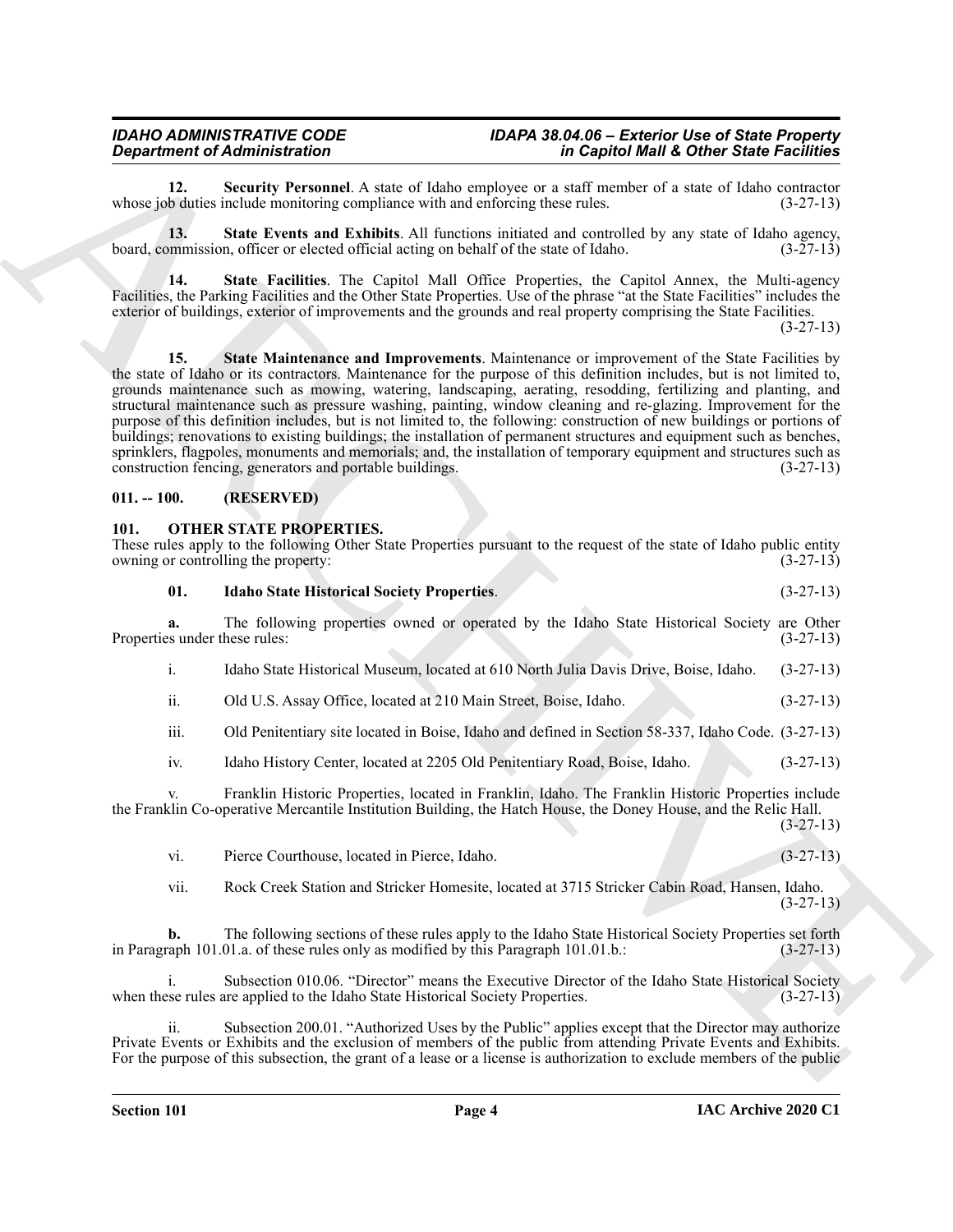from a Private Event or Exhibit. (3-27-13)

iii. Section 302. "Maintenance and Improvements" applies as if the Idaho State Historical Properties were Capitol Mall Office Properties unless otherwise designated at the property, or posted on the Idaho State Historical Society website. (3-18-14)

iv. Subsection 305.02. "Domestic Animals" applies unless a sign at the property specifies that domestic animals are not permitted.

**Constraints of Administration**<br>
Learn Theoretics and the proposalization of the fight of the fight of the fight of the specific section<br>
Learn the state of the specific section of the specific section of the specific sec **c.** The Idaho State Historical Society Properties set forth in Paragraph 101.01.a. of these rules may be licensed or leased and such license or lease may vary the provisions of these rules applicable to use of the property under this chapter, including but not limited to the following: commercial use; Public Use; Private Events or Exhibits; consumption and distribution of alcohol; affixing of materials to the Idaho State Historical Society Properties; use of sound amplification; fireworks displays; and, use of utilities. (3-18-14)

### <span id="page-4-6"></span><span id="page-4-0"></span>**102. MULTI-AGENCY FACILITIES.**

These rules apply to the following Multi-agency Facilities managed and administered by the Department. (3-27-13)

<span id="page-4-8"></span>**01. Lewiston State Office Building**. Lewiston State Office Building, 1118 F Street, Lewiston, Idaho  $83501.$  (3-27-13)

<span id="page-4-7"></span>**02. Idaho Falls State Office Building**. Idaho Falls State Office Building, 150 Shoup Avenue, Idaho Falls, Idaho 83401. (3-27-13)

<span id="page-4-1"></span>**103. -- 199. (RESERVED)**

### <span id="page-4-9"></span><span id="page-4-2"></span>**200. USE OF STATE FACILITIES.**

**01. Authorized Uses by the Public**. Except as provided otherwise in these rules, the State Facilities are available for Public Use. (3-18-14)

<span id="page-4-12"></span><span id="page-4-10"></span>**02. Prohibited Uses**. The following uses are prohibited at the State Facilities: (3-27-13)

**a.** Commercial Activity. The State Facilities shall not be used for any activity conducted for profit and no persons shall solicit to sell any merchandise or service at the State Facilities. The following are not commercial activity prohibited by this subsection: (3-27-13)

Meetings or conferences for public employees or their relatives describing employee benefits and approved by a state of Idaho agency. (3-27-13)

ii. Concessions authorized by law.  $(3-27-13)$ 

iii. Vaccinations may be provided in exchange for a fee without the prior written permission of the where approved by a state of Idaho agency, board, commission or elected official. (3-27-13) Director where approved by a state of Idaho agency, board, commission or elected official.

<span id="page-4-11"></span>

| ampıng.                      | $(3-27-13)$ |
|------------------------------|-------------|
| Private Events and Exhibits. | $(3-27-13)$ |

**03. Priority of Uses**. State Maintenance and Improvements shall have priority over all other use of the State Facilities. (3-18-14)

### <span id="page-4-3"></span>**201. (RESERVED)**

### <span id="page-4-5"></span><span id="page-4-4"></span>**202. EQUIPMENT AND SUPPLIES.**

Except as provided in these rules, the Department will not provide equipment or supplies for use of the State Facilities. (3-27-13)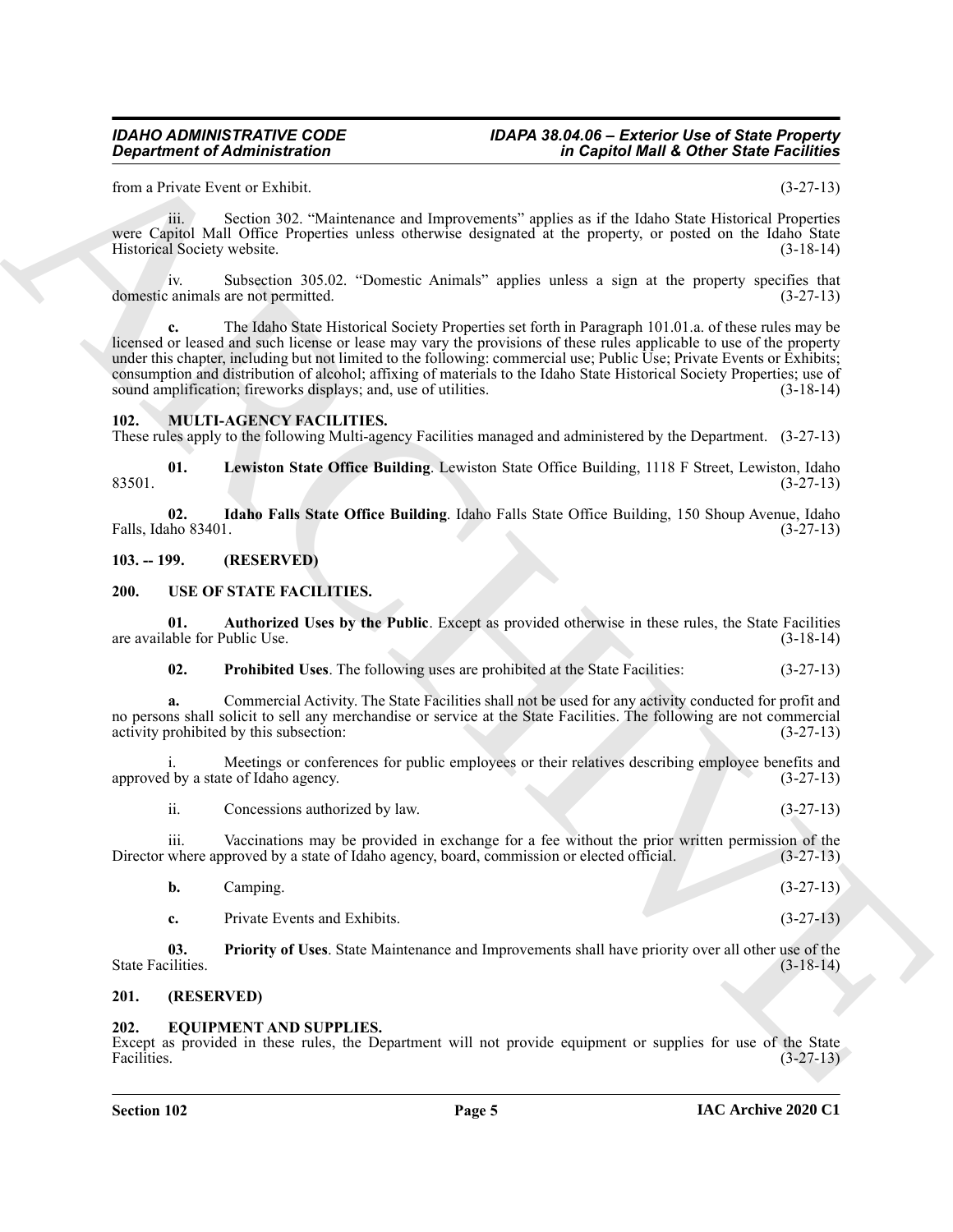### <span id="page-5-12"></span><span id="page-5-0"></span>**203. ESTABLISHMENT OF PERIMETERS.**

Security Personnel and law enforcement may establish perimeters separating participants in Public Use of the State Facilities or State Events and Exhibits. Participants in and observers of any Public Use or State Events and Exhibits shall observe perimeters set pursuant to this section. (3-18-14)

### <span id="page-5-10"></span><span id="page-5-1"></span>**204. AREA CLOSURES.**

**Expansion of Administration**<br>
26. **Expansion of Administration**<br>
28. **Expansion of Administration**<br>
28. **Expansion of Administration**<br>
28. **Expansion of Administration**<br>
28. **Expansion of Administration**<br>
28. **ARCHIVERS** The Director may direct that any portion of the State Facilities be closed for Public Use upon a finding that the closed portion of the State Facilities has sustained damage or is in imminent danger of sustaining damage. The closure directive shall identify the portion of the State Facilities closed, the damage that has occurred or that will occur without closure, and the estimated period of closure to restore or prevent the damage. A notice of closure and information on how to obtain a copy of the closure directive shall be posted at the closed portion of the State Facilities. Circumstances presenting an imminent danger of damage to the State Facilities include, but are not limited to, the saturation of soil, turf, or landscaped areas with water, excessive foot traffic over landscaped areas, preventing turf or plants from obtaining adequate sunlight, and the buildup of ice or snow on landscaped areas. (3-18-14)

### <span id="page-5-2"></span>**205. -- 299. (RESERVED)**

### <span id="page-5-15"></span><span id="page-5-3"></span>**300. RESTRICTIONS AND LIMITATIONS ON USE.**

The restrictions and limitations on use of the State Facilities set forth in Sections 301 through 399 of these rules shall apply to all Public Use of the State Facilities. (3-18-14)

### <span id="page-5-16"></span><span id="page-5-4"></span>**301. USES INTERFERING WITH ACCESS OR USE OF FACILITY.**

<span id="page-5-18"></span>**01. Interference with Primary Use of Facility or Real Property**. Public Use of the State Facilities shall not interfere with the primary use of the facility or real property adjoining the facility. The primary uses of the State Facilities include, but are not limited to, public meetings and hearings, court proceedings, and the conduct of public business by agencies or officials of the state of Idaho that normally occupy and use the affected facility or the real property adjoining the facility. real property adjoining the facility.

<span id="page-5-17"></span>**02. Interference with Access**. Public Use of the State Facilities shall not block fire hydrants, fire or emergency vehicle lanes, vehicular drives, pedestrian walkways, doorways, steps or similar access routes through, in or out of the State Facilities. (3-18-14)

### <span id="page-5-13"></span><span id="page-5-5"></span>**302. MAINTENANCE AND IMPROVEMENTS.**

Public Use shall not interfere with State Maintenance and Improvements. The Department will publish the regular maintenance and improvement schedule at the website address set forth in Section 005 of these rules. The regular maintenance and improvement schedule may be modified due to weather, staffing, emergency repairs, equipment failures, funding changes, contract modifications, State Events and Exhibits or other causes arising after the schedule's publication. (3-18-14) schedule's publication.

### <span id="page-5-14"></span><span id="page-5-6"></span>**303. MOTORIZED VEHICLES.**

Motorized vehicles not owned or operated by the state of Idaho or law enforcement must remain on designated roadways and parking areas. Parking of motorized vehicles shall be governed by IDAPA 38.04.04, "Capitol Mall Parking Rules." Wheelchairs, motorized scooters, and other equipment providing individual mobility to the disabled are not motorized vehicles for the purposes of this section. (3-27-13) are not motorized vehicles for the purposes of this section.

### <span id="page-5-11"></span><span id="page-5-7"></span>**304. BICYCLES, SKATES, SKATEBOARDS, SCOOTERS, AND OTHER NON-MOTORIZED TRANSPORTATION.**

Bicycles, skates, skateboards, and scooters may not be used at the State Facilities. Users of all other non-motorized transportation must remain on designated pathways during use. Where indicated by a posted notice or where requested by Security Personnel, law enforcement or a state employee or agent supervising a State Facility, users must store non-motorized transportation in a designated storage area on the exterior of a State Facility. Wheelchairs and other equipment providing individual mobility to the disabled are not non-motorized transportation for the purposes of this section. (3-27-13) purposes of this section.

### <span id="page-5-9"></span><span id="page-5-8"></span>**305. ANIMALS.**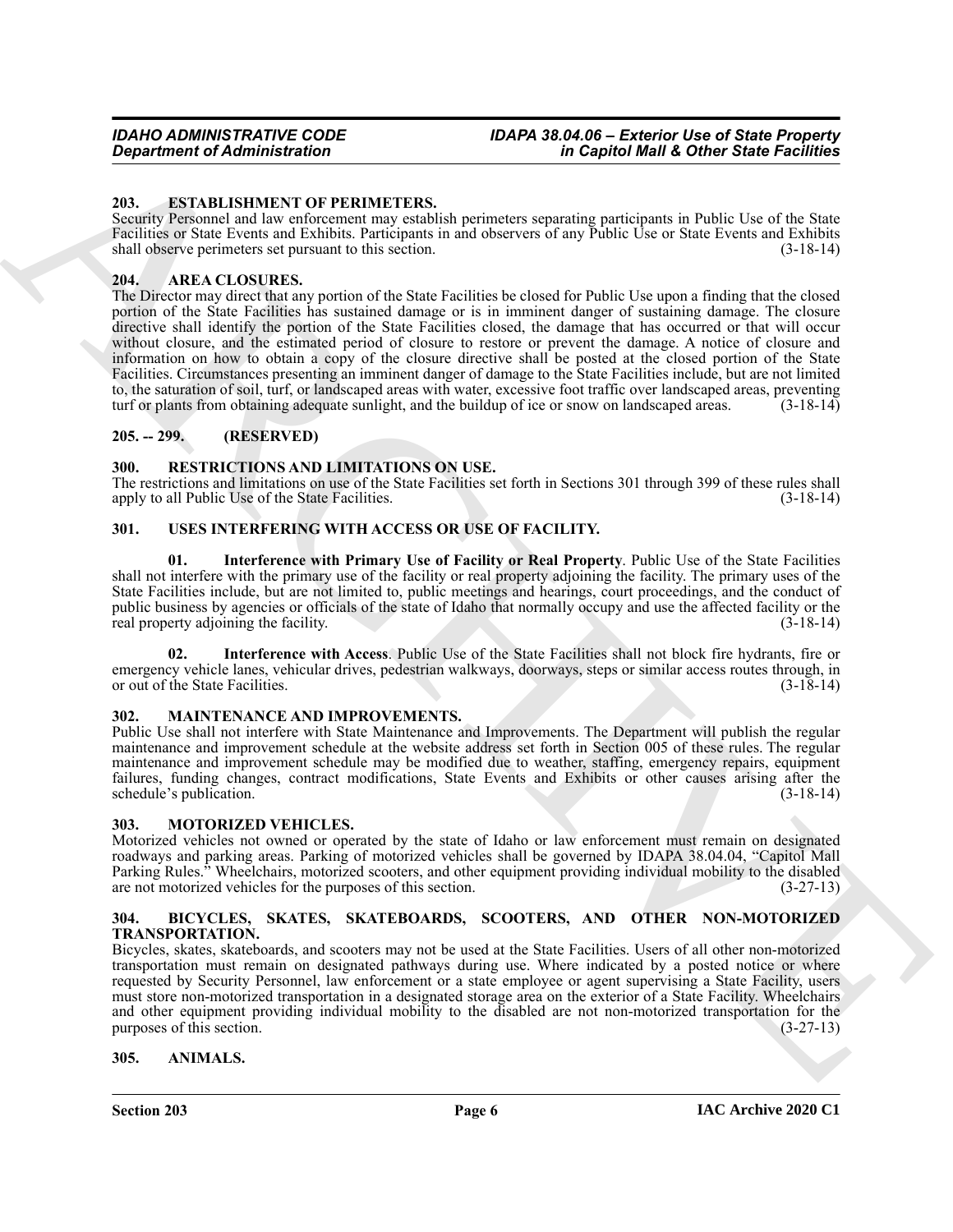### <span id="page-6-19"></span><span id="page-6-18"></span><span id="page-6-17"></span><span id="page-6-16"></span><span id="page-6-15"></span><span id="page-6-14"></span><span id="page-6-13"></span><span id="page-6-12"></span><span id="page-6-11"></span><span id="page-6-10"></span><span id="page-6-9"></span><span id="page-6-8"></span><span id="page-6-7"></span><span id="page-6-6"></span><span id="page-6-5"></span><span id="page-6-0"></span>*IDAHO ADMINISTRATIVE CODE IDAPA 38.04.06 – Exterior Use of State Property Department of Administration in Capitol Mall & Other State Facilities*

<span id="page-6-4"></span><span id="page-6-3"></span><span id="page-6-2"></span><span id="page-6-1"></span>

|                                   | in Capitol Mall & Other State Facilities<br><b>Department of Administration</b>                                                                                                                                           |             |
|-----------------------------------|---------------------------------------------------------------------------------------------------------------------------------------------------------------------------------------------------------------------------|-------------|
|                                   | The following shall apply to animals at the State Facilities:                                                                                                                                                             | $(3-27-13)$ |
| 01.                               | Wildlife. Unless authorized by the Director no person shall:                                                                                                                                                              | $(3-27-13)$ |
| a.                                | Interfere with, hunt, molest, harm, frighten, kill, trap, chase, tease, annoy, shoot, or throw any<br>object at a wild animal at the State Facilities.                                                                    | $(3-27-13)$ |
| b.<br>Facilities.                 | No person shall feed, give, or offer food or any noxious substance to a wild animal at the State                                                                                                                          | $(3-27-13)$ |
| 02.                               | <b>Domestic Animals.</b>                                                                                                                                                                                                  | $(3-27-13)$ |
| a.                                | Domestic animals are not allowed at the State Facilities unless leashed and under the control of the<br>person bringing the animal to the State Facility.                                                                 | $(3-27-13)$ |
| b.                                | The person bringing the animal to the State Facilities shall have in his possession the equipment<br>necessary to remove the animal's fecal matter and shall immediately remove all fecal matter deposited by the animal. | $(3-27-13)$ |
| 306.                              | <b>LANDSCAPING.</b><br>Unless authorized by the Director, no person shall:                                                                                                                                                | $(3-27-13)$ |
| 01.<br>State Facilities.          | Plants. Damage, cut, carve, transplant or remove any plant, including but not limited to trees, at the                                                                                                                    | $(3-27-13)$ |
| 02.                               | Grass. Dig in or otherwise damage grass areas at the State Facilities.                                                                                                                                                    | $(3-27-13)$ |
| 03.<br>Facilities.                | Irrigation Equipment. Interfere with, damage or remove irrigation equipment at the State                                                                                                                                  | $(3-27-13)$ |
| 04.                               | Landscaping Materials. Move or alter landscaping materials at the State Facilities including, but<br>not limited to, rock, edging materials, and bark or mulch.                                                           | $(3-27-13)$ |
| 05.<br>Facilities.                | Climbing. Climb or scale buildings, memorials, statues, trees, fences, or improvements at the State                                                                                                                       | $(3-27-13)$ |
| 307.                              | <b>FOOD AND BEVERAGES.</b><br>Consumption of food and beverages at the State Facilities is subject to the following:                                                                                                      | $(3-27-13)$ |
| 01.                               | <b>Consumption May Be Prohibited</b> . The consumption of food and beverages may be prohibited by<br>a notice posted at the entrance to all or a portion of the State Facilities.                                         | $(3-27-13)$ |
| 02.                               | Alcohol. Alcohol may not be consumed or distributed at the State Facilities.                                                                                                                                              | $(3-27-13)$ |
| 308.<br>State Facilities.         | SMOKING.<br>All persons shall observe the smoke free entrance notices and shall smoke only in designated exterior areas of the                                                                                            | $(3-27-13)$ |
| 309.                              | FIRES, CANDLES, AND FLAMES.<br>No fires, candles, or other sources of open flame are permitted at the State Facilities.                                                                                                   | $(3-27-13)$ |
| 310.<br><b>DISPLAYS.</b>          | POSTERS, PLACARDS, BANNERS, SIGNS, EQUIPMENT, TABLES, MATERIALS, AND                                                                                                                                                      |             |
| 01.<br>electrical or trip hazard. | Electrical Cords. Electrical cords must be protected by cord covers or gaffers tape to prevent an                                                                                                                         | $(3-27-13)$ |
|                                   |                                                                                                                                                                                                                           |             |
|                                   |                                                                                                                                                                                                                           |             |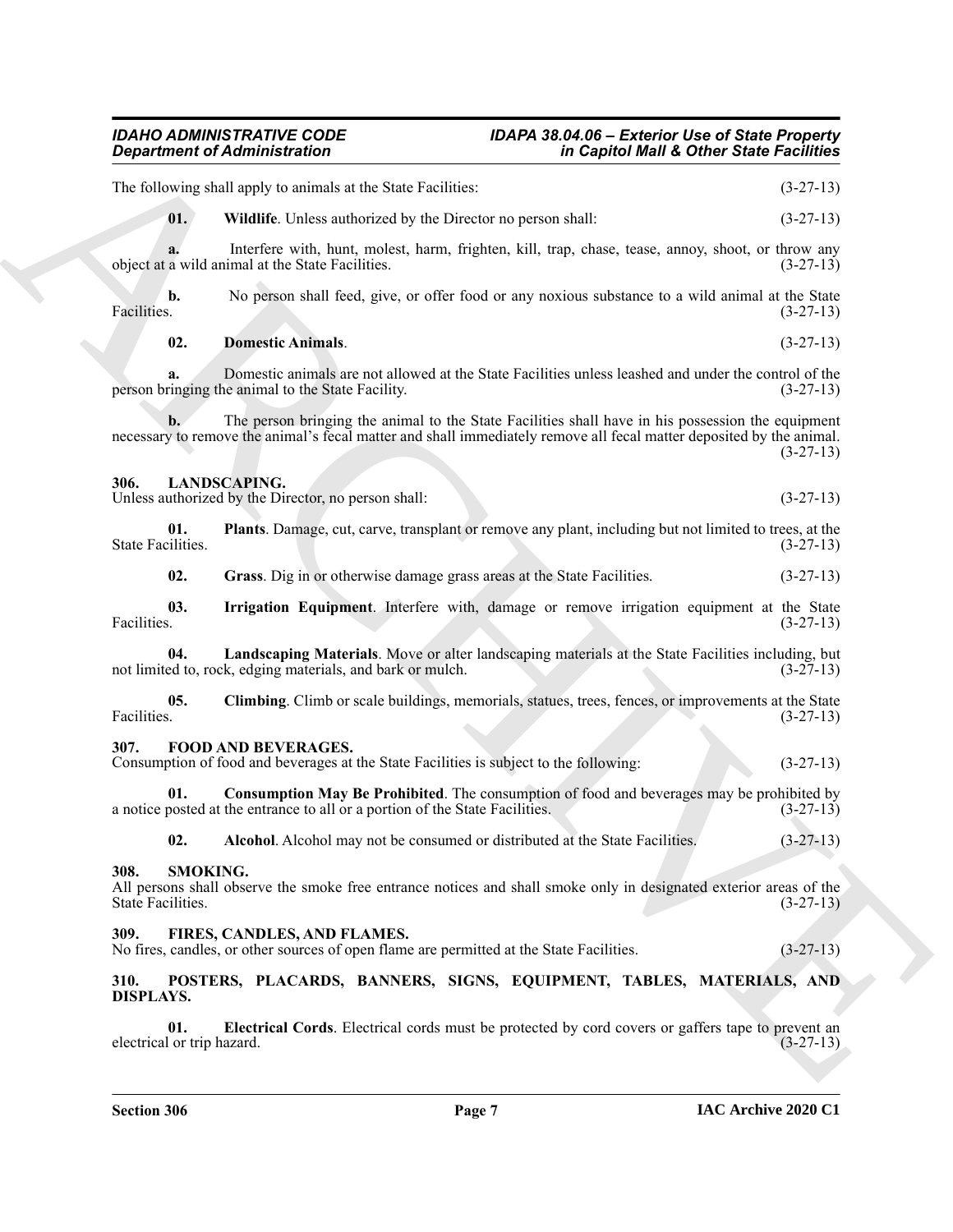<span id="page-7-13"></span>**02. Railings and Stairways**. No items may be placed on railings or stairways and no persons shall sit or stand on railings or stairways.

<span id="page-7-14"></span>**03. Tossing or Dropping Items**. No items may be tossed or dropped over railings or from one level of a facility to another level or to the ground. (3-27-13)

<span id="page-7-11"></span><span id="page-7-9"></span>**04. Ingress or Egress**. No item, including tables, chairs, exhibits, equipment, materials, and displays shall be located so as to block ingress or egress to any portion of the State Facilities, or to restrict the follow of individuals using the facility, or to restrict emergency egress or ingress. (3-27-13)

*Construction Construction Construction Construction Construction Construction Construction Construction Construction Construction Construction Construction Construction Construction Construction Construction Constructio* **05. Attaching, Affixing, Leaning, or Propping Materials**. Posters, placards, banners, signs, and displays, including any printed materials, shall not be affixed on any exterior surface of the State Facilities not designed for that purpose or on any permanent Commemorative Installation, post, railing, fence or landscaping, including trees. All posters, placards, banners, signs, and displays must be free-standing or supported by individuals. No items may be leaned or propped against any exterior surface of the State Facilities or embedded into the ground, including, but not limited to, placement of a stake, post or rod into the ground to support materials. (3-27-13)

<span id="page-7-12"></span>**06. Materials Causing Damage to Exterior Surface**. Stages, risers, chairs, tables, sound equipment, props, materials, displays, and similar items shall be constructed and used in a manner that will not damage, scratch, dent, dig or tear any surface at the State Facilities or any systems or utilities of the State Facilities including, but not limited to, fire suppression systems, storm drains, ventilation systems, and landscape watering systems. (3-27-13)

<span id="page-7-10"></span>**07. Free Distribution of Literature and Printed Material**. All literature and printed material must be distributed at no charge. The party distributing literature and printed material shall ensure periodically and at the conclusion of its use of the State Facilities that such material is not discarded outside of designated trash receptacles.  $(3-27-13)$ 

<span id="page-7-16"></span>**08.** Surface Markings. Users shall not use any material to mark on any surface of the State Facilities *g* chalk, paint, pens, ink, or dye. (3-27-13) including chalk, paint, pens, ink, or dye.

### <span id="page-7-5"></span><span id="page-7-0"></span>**311. ITEMS SUBJECT TO SEARCH.**

<span id="page-7-7"></span>To enhance security and public safety, Security Personnel or law enforcement may inspect: (3-27-13)

**01. Packages and Bags**. Packages, backpacks, purses, bags, and briefcases reasonably suspected of ng stolen items or items prohibited by these rules. (3-27-13) concealing stolen items or items prohibited by these rules.

<span id="page-7-6"></span>**02. Items**. Items brought to the State Facilities, if there is a reasonable suspicion that an item may be capable of injuring, damaging or harming persons or property at the State Facilities. (3-27-13)

### <span id="page-7-15"></span><span id="page-7-1"></span>**312. PROHIBITED ITEMS.**

The following, as defined in Title 18, Chapter 33, Idaho Code, are not permitted at the State Facilities: bombs, destructive devices, shrapnel, weapons of mass destruction, biological weapons, and chemical weapons. Security Personnel or law enforcement may direct that any person at the State Facilities immediately remove from the State Facilities any club, bat, or other item that can be used to injure, damage, or harm persons or property. (3-27-13)

### <span id="page-7-2"></span>**313. RESERVED**

### <span id="page-7-17"></span><span id="page-7-3"></span>**314. UTILITY SERVICE.**

The public may not use the utility services of the State Facilities other than restrooms; provided, however, the Director may authorize limited use of electrical service for the duration of Public Use authorized by these rules. Utility services include, but are not limited to, electrical, sewage, water, heating, and geothermal services. The Director may terminate the use of utilities if such use interferes with the utility services of the State Facilities or the equipment or apparatus using utility service fails to comply with applicable rules or codes.  $(3-18-14)$ 

### <span id="page-7-8"></span><span id="page-7-4"></span>**315. LAW ENFORCEMENT AND FACILITY EXIGENCY.**

In case of a fire, bomb threat, utility malfunction, structural failure or other unforeseen emergency or threat endangering public safety or health, or endangering public property, law enforcement, Security Personnel and state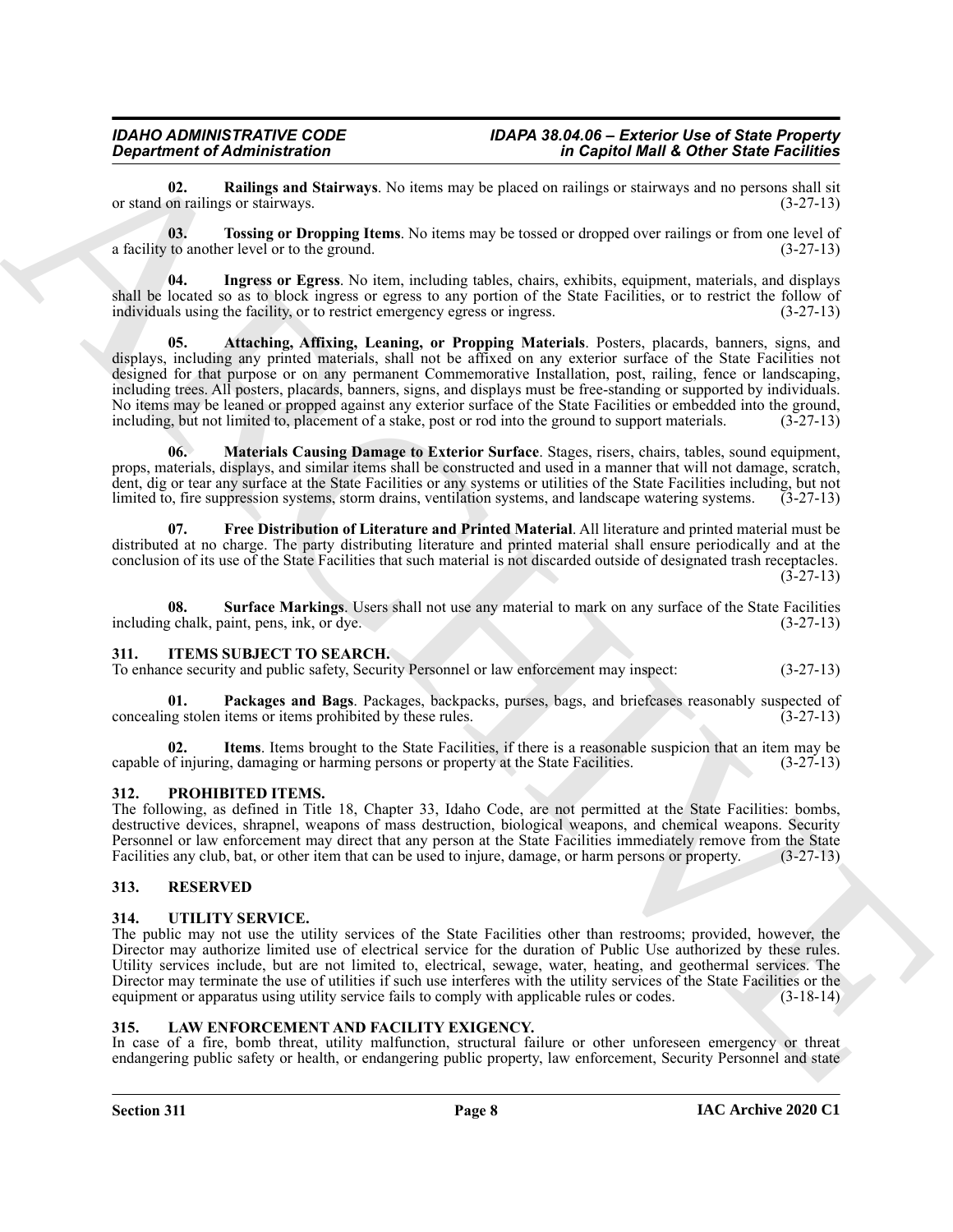employees or officials may direct all persons off of the State Facilities and delay or postpone any activity until the emergency or threat is abated. (3-18-14) emergency or threat is abated.

### <span id="page-8-5"></span><span id="page-8-0"></span>**316. COMPLIANCE WITH LAW.**

All use of the State Facilities shall comply with applicable law including, but not limited to, fire and safety codes.

(3-27-13)

### <span id="page-8-6"></span><span id="page-8-1"></span>**317. HEALTH, SAFETY, AND MAINTENANCE OF STATE FACILITIES.**

<span id="page-8-7"></span>**01.** Clean Condition After Use. Users shall leave the State Facilities in reasonably clean condition, including depositing all trash in designated receptacles. (3-27-13) after use, including depositing all trash in designated receptacles.

<span id="page-8-9"></span>**02. Items Return to Proper Location**. Users shall return all items including, but not limited to, movable furniture and trash receptacles, to their location at the conclusion of the use.  $(3-18-14)$ 

Graphen of Administration Control of the Sink Product of the Sink Product of the Sink Product of the Sink Product of the Sink Product of the Sink Product of the Sink Product of the Sink Product of the Sink Product of the **03. Public Health**. No person shall excrete human waste at the State Facilities except in designated restroom facilities. For purposes of this section, excrete means the discharge of human waste from the body, including the acts of defecation and urination. For purposes of this section, human waste means human feces or human urine. (3-27-13)

<span id="page-8-13"></span><span id="page-8-11"></span><span id="page-8-10"></span><span id="page-8-8"></span>**04.** Fireworks. No person shall possess or use fireworks at the State Facilities. (3-27-13)

### <span id="page-8-2"></span>**318. -- 399. (RESERVED)**

### <span id="page-8-3"></span>**400. LIABILITY AND INDEMNIFICATION.**

**01.** State Liability. Nothing in these rules shall extend the liability of the state of Idaho beyond that in the Idaho Tort Claims Act, Title 6, Chapter 9, Idaho Code. (3-27-13) provided in the Idaho Tort Claims Act, Title 6, Chapter 9, Idaho Code.

<span id="page-8-12"></span>**02. No Endorsement**. Action or inaction of the Department shall not imply endorsement or approval by the state of Idaho of the actions, objectives or views of participants in Public Use of the State Facilities. (3-18-14)

### <span id="page-8-4"></span>**401. -- 999. (RESERVED)**